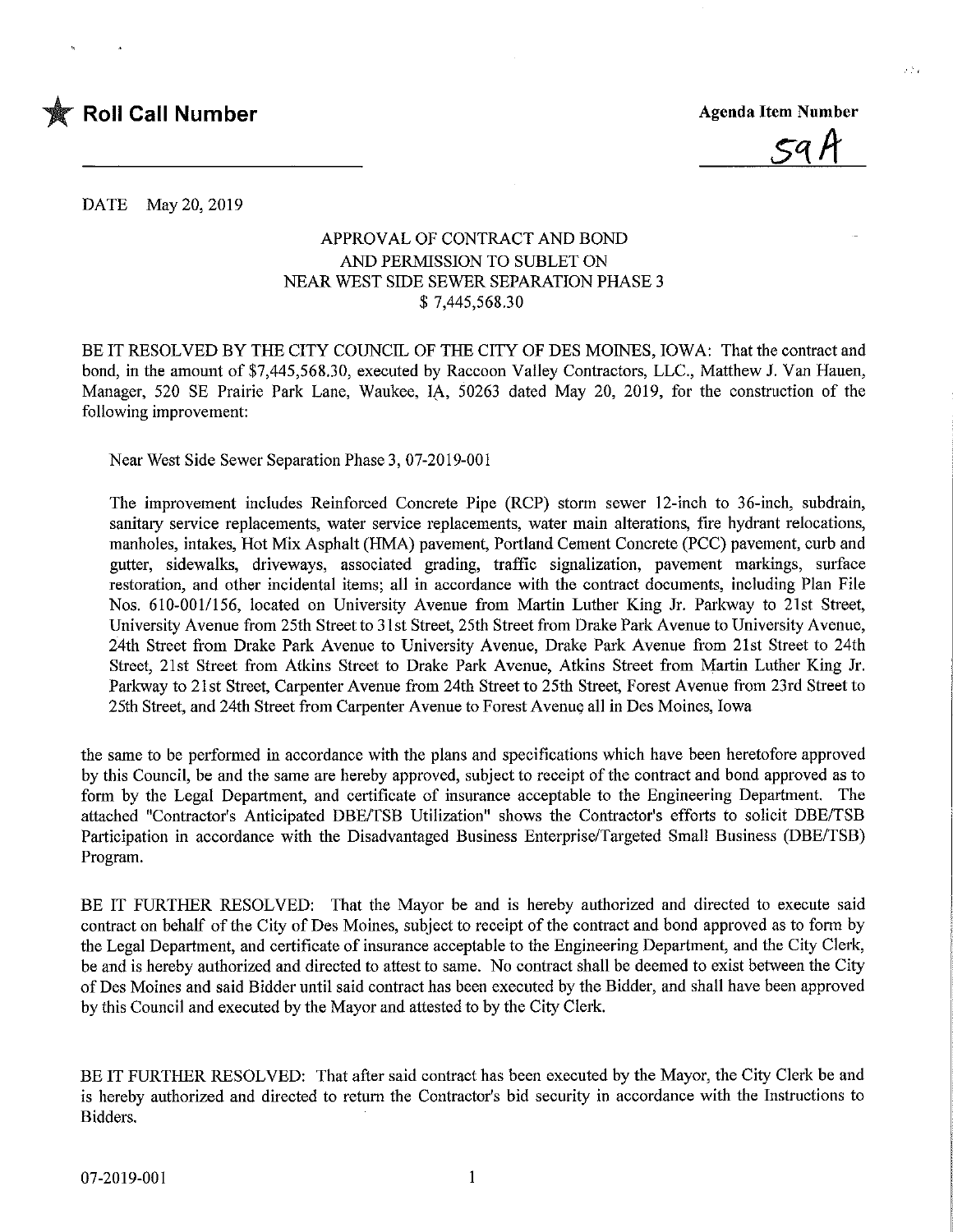

DATE May 20, 2019

BE IT FURTHER RESOLVED: That the attached Permission to Sublet form, from said Contractor requesting permission to sublet designated items, be and is hereby approved, subject to receipt of the contract and bond approved as to form by the Legal Department, and certificate of insurance acceptable to the Engineering Department; and each subcontractor is hereby granted permission to work on said improvement.

BE IT FURTHER RESOLVED: That the Des Moines Finance Director is hereby authorized to encumber this contract amount against the funds as identified below, and to acquire Builder's Risk Insurance, if appropriate, for the above referenced improvement.

(City Council Communication Number  $\frac{19.331}{1000}$  attached)

Moved by to adopt. FORM APPROVED Kathleen Vanderpool Deputy City Attorney

If Funding Source: 2019-2020 CIP, Page Sanitary - 7, Near West Side Sewer Separation, SS132, Being: '\$7,165,568.30 in SRF funding issued; and the remaining \$280,000 from Des Moines Water Works

| <b>COUNCIL ACTION</b> | <b>YEAS</b> | <b>NAYS</b> | <b>PASS</b> | <b>ABSENT</b>   | I, Diane Rauh, City Clerk of said City Council, hereby                                                       |  |  |
|-----------------------|-------------|-------------|-------------|-----------------|--------------------------------------------------------------------------------------------------------------|--|--|
| <b>COWNIE</b>         |             |             |             |                 | certify that at a meeting of the City Council, held on the                                                   |  |  |
| <b>BOESEN</b>         |             |             |             |                 | above date, among other proceedings the above was<br>adopted.                                                |  |  |
| <b>COLEMAN</b>        |             |             |             |                 |                                                                                                              |  |  |
| <b>GATTO</b>          |             |             |             |                 | IN WITNESS WHEREOF, I have hereunto set my hand<br>and affixed my seal the day and year first above written. |  |  |
| <b>GRAY</b>           |             |             |             |                 |                                                                                                              |  |  |
| <b>MANDELBAUM</b>     |             |             |             |                 |                                                                                                              |  |  |
| <b>WESTERGAARD</b>    |             |             |             |                 |                                                                                                              |  |  |
| <b>TOTAL</b>          |             |             |             |                 |                                                                                                              |  |  |
| <b>MOTION CARRIED</b> |             |             |             | <b>APPROVED</b> |                                                                                                              |  |  |
|                       |             |             |             |                 |                                                                                                              |  |  |
|                       |             |             |             |                 |                                                                                                              |  |  |
|                       |             |             |             | Mayor           |                                                                                                              |  |  |
|                       |             |             |             |                 | City Clerk                                                                                                   |  |  |